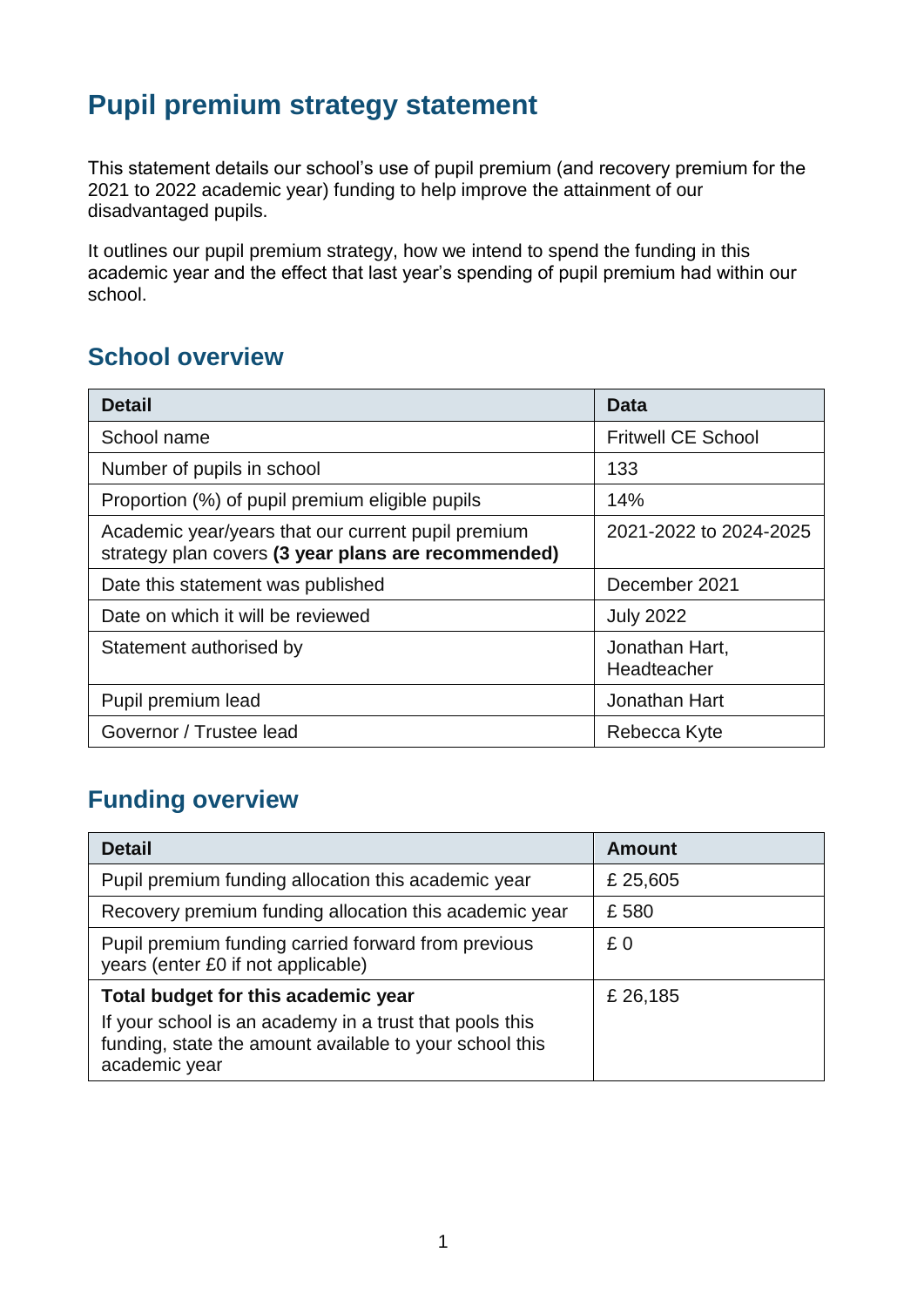# **Part A: Pupil premium strategy plan**

#### **Statement of intent**

'Growing and Learning with God' - our vision is to create a place of possibilities where children develop a lasting love of learning and through working together as a community will be encouraged and nurtured to fulfil their God given potential. We embed our vision within the Parable of the Sower and that we are the good soil for children to grow and flourish.

When making decisions about using Pupil Premium funding we consider the context of our school carefully, taking into account the challenges faced by our disadvantaged families. We consider EEF research and evidence alongside our own experience of supporting our families to ensure that funding is allocated in a way which will have significant impact on outcomes for children.

High-quality teaching is at the heart of our approach, with a focus on areas in which disadvantaged pupils require the most support. This is proven to have the greatest impact on closing the disadvantage attainment gap and at the same time will benefit the nondisadvantaged pupils in our school. Implicit in the intended outcomes detailed below, is the intention that non-disadvantaged pupils' attainment will be sustained and improved alongside progress for their disadvantaged peers.

Common barriers to learning for disadvantaged children can include; less support from home, lack of access to wider educational and extra-curricular experiences, lack of resources in the home, weak language and communication skills, gaps in core skills/knowledge, lack of confidence and resilience, more frequent behaviour difficulties and attendance and punctuality issues. There may also be complex family situations that prevent children from flourishing. The challenges are varied and there is no "one size fits all" approach. All children are unique and we continually strive to build strong relationships with all of our pupils and families in order to support them in the most effective way possible.

Our ultimate objectives are:

- $\checkmark$  To narrow the attainment gap between disadvantaged and non-disadvantaged pupils.
- $\checkmark$  For all disadvantaged pupils in school to make at least expected progress from their individual starting points, recognising that some disadvantaged pupils may be achieving well but may still require support in order to achieve their full potential
- $\checkmark$  To support our children's health and wellbeing to enable them to develop and flourish

#### **Challenges**

This details the key challenges to achievement that we have identified among our disadvantaged pupils.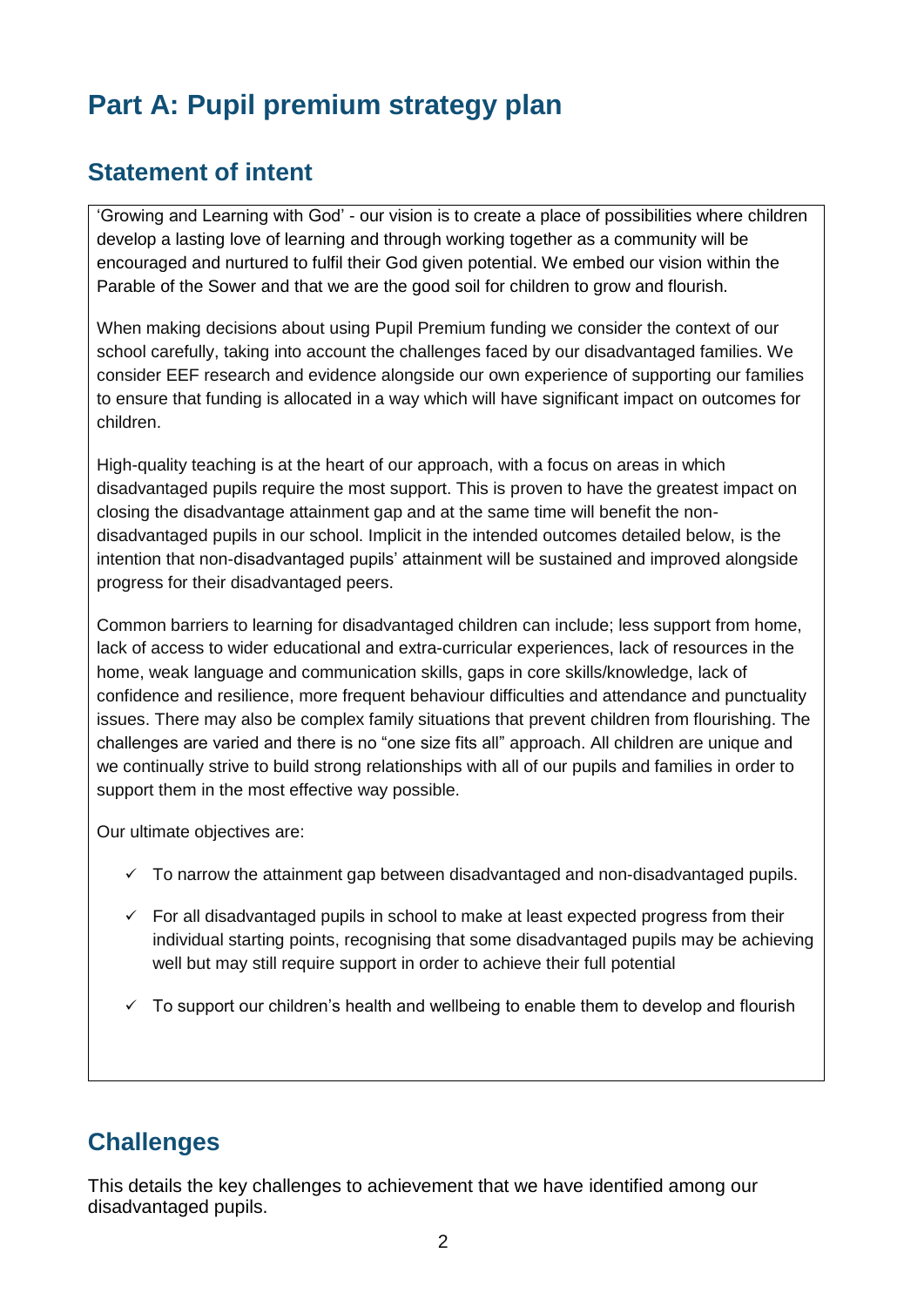| <b>Challenge</b><br>number | <b>Detail of challenge</b>                                                                                                                                                                                                                                         |
|----------------------------|--------------------------------------------------------------------------------------------------------------------------------------------------------------------------------------------------------------------------------------------------------------------|
|                            | Attainment gap in children achieving the expected standard in Reading,<br><b>Writing and Phonics</b>                                                                                                                                                               |
| 2                          | Internal and assessments indicate that maths attainment among<br>disadvantaged pupils is significantly below that of non-disadvantaged pupils.                                                                                                                     |
| 3                          | Our assessments and observations indicate that the education and wellbeing<br>of many of our disadvantaged pupils have been impacted by partial school<br>closures to a greater extent than for other pupils. These findings are supported<br>by national studies. |
| 4                          | Lack of resilience which impacts children's progress                                                                                                                                                                                                               |
| 5                          | Reduced access to learning resources, extra-curricular activities and wider real<br>life experiences                                                                                                                                                               |

#### **Intended outcomes**

This explains the outcomes we are aiming for **by the end of our current strategy plan**, and how we will measure whether they have been achieved.

| <b>Intended outcome</b>                                                                                                             | <b>Success criteria</b>                                                                                                                                                                                                                         |
|-------------------------------------------------------------------------------------------------------------------------------------|-------------------------------------------------------------------------------------------------------------------------------------------------------------------------------------------------------------------------------------------------|
| Decrease the attainment gap in reading,<br>writing and phonics                                                                      | KS2 outcomes by 2024/25 show that there<br>is an increased proportion of disadvantaged<br>pupils meeting the expected standard.                                                                                                                 |
| Improved maths attainment for disadvantaged<br>pupils at the end of KS2.                                                            | KS2 maths outcomes by 2024/25 show that<br>there is an increased proportion of<br>disadvantaged pupils meeting the expected<br>standard.                                                                                                        |
| Achieve and sustain improved wellbeing for<br>all pupils in our school, particularly our                                            | Sustained high levels of wellbeing from<br>2024/25 demonstrated by:                                                                                                                                                                             |
| disadvantaged pupils.                                                                                                               | qualitative data from student voice, stu-<br>dent and parent surveys and teacher ob-<br>servations                                                                                                                                              |
|                                                                                                                                     | a significant increase in participation in<br>$\bullet$<br>enrichment activities, particularly among<br>disadvantaged pupils                                                                                                                    |
| Develop resilience skills and help pupils<br>utilise further strategies to cope with<br>difficulties when learning and socialising. | Pupils will develop a range of strategies to<br>help regulate their emotions. Well-being will<br>be supported by adults in school, with all<br>staff recognising that to learn well in school,<br>pupils need to be emotionally ready to learn. |
| Improve access to learning resources, extra-<br>curricular activities and wider real-life<br>experiences                            | Pupil premium children will be given wider<br>curriculum experiences and the opportunity<br>to enjoy and develop extra-curricular skills.                                                                                                       |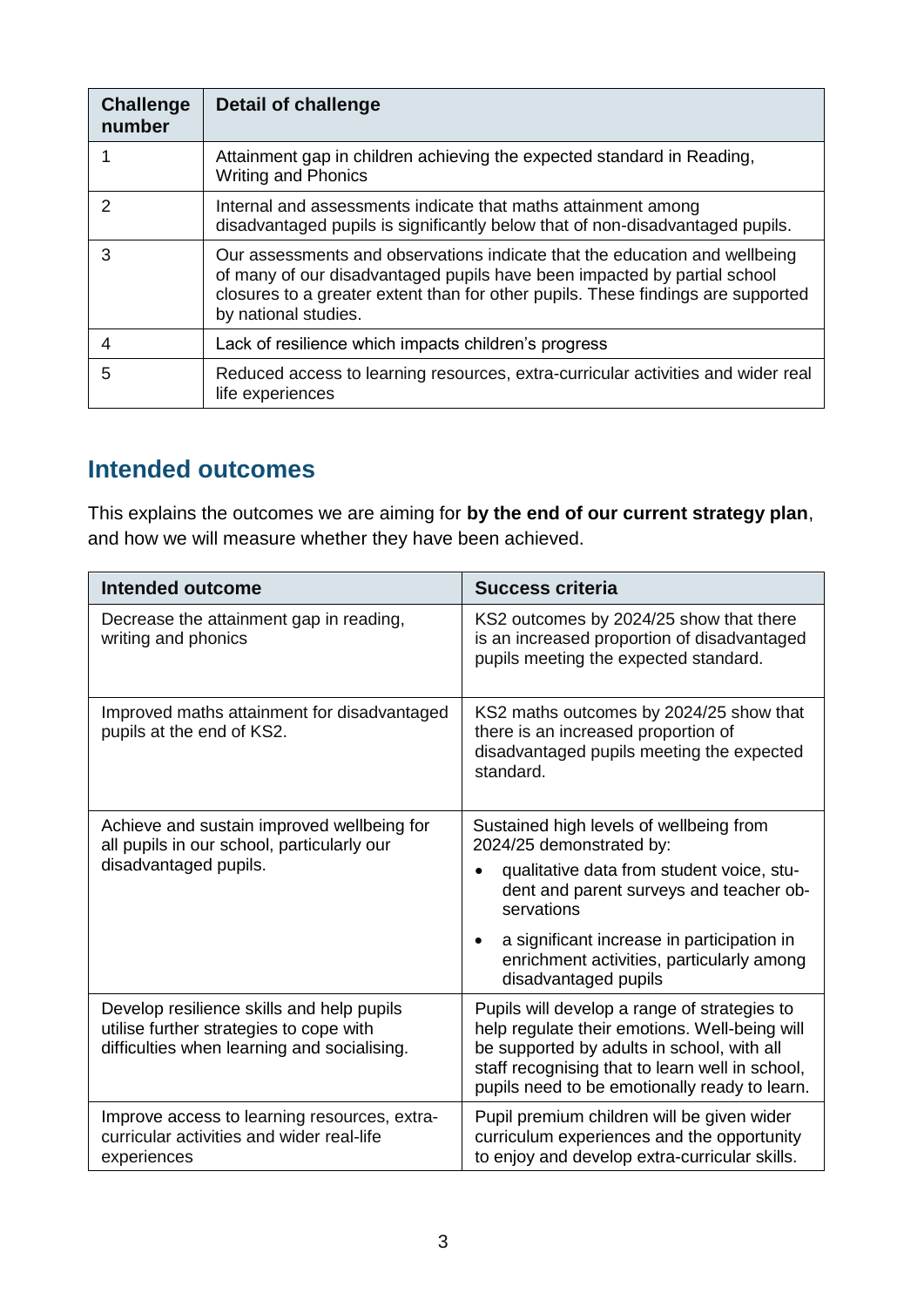## **Activity in this academic year**

This details how we intend to spend our pupil premium (and recovery premium funding) **this academic year** to address the challenges listed above.

#### **Teaching (for example, CPD, recruitment and retention)**

Budgeted cost: £3500

| <b>Activity</b>                                                                                                                                                                                                                                                                                               | <b>Evidence that supports this</b><br>approach                                                                                                                                                                                                                                                                                                                                                                                                                    | <b>Challenge</b><br>number(s)<br>addressed |
|---------------------------------------------------------------------------------------------------------------------------------------------------------------------------------------------------------------------------------------------------------------------------------------------------------------|-------------------------------------------------------------------------------------------------------------------------------------------------------------------------------------------------------------------------------------------------------------------------------------------------------------------------------------------------------------------------------------------------------------------------------------------------------------------|--------------------------------------------|
| Enhancement of our<br>maths teaching and<br>curriculum planning in<br>line with DfE and EEF<br>quidance.<br>We will fund teacher<br>release time to<br>embed key elements<br>of guidance in school<br>and to access Maths<br>Hub resources and<br>CPD (including<br><b>Teaching for Mastery</b><br>training). | The DfE non-statutory guidance has<br>been produced in conjunction with<br>the National Centre for Excellence in<br>the Teaching of Mathematics, draw-<br>ing on evidence-based approaches:<br>Maths_quidance_KS_1_and_2.pdf<br>(publishing.service.gov.uk)<br>The EEF guidance is based on a<br>range of the best available evidence:<br><b>Improving Mathematics in Key</b><br>Stages 2 and 3                                                                   | 2,4                                        |
| <b>NELI Early Language</b><br>program                                                                                                                                                                                                                                                                         | <b>NELI</b> is a Nuffield Foundation initiative<br>and was developed by leading<br>academics in the field of language and<br>literacy development. The aim was to<br>design an evidence-based early<br>intervention programme that could be<br>easily delivered by schools to address<br>children's language needs. Several<br>robust evaluations has led to NELI<br>being the most well-evidence early<br>language programme available to<br>schools in England. | 1,4                                        |
| Purchase of a DfE<br>validated Systematic<br><b>Synthetic Phonics</b><br>programme (reading<br>material to secure<br>stronger phonics<br>teaching for all pupils.                                                                                                                                             | Phonics approaches have a strong<br>evidence base that indicates a<br>positive impact on the accuracy of<br>word reading (though not<br>necessarily comprehension),<br>particularly for disadvantaged pupils:<br><b>Phonics   Toolkit Strand   Education</b><br><b>Endowment Foundation   EEF</b>                                                                                                                                                                 | 1,4,5                                      |
| <b>Purchase of Oxford</b><br>Owl Read Write Inc e                                                                                                                                                                                                                                                             | The benefits of developing and<br>securing early reading skills are<br>widely documented. This ebook                                                                                                                                                                                                                                                                                                                                                              | 1,4,5                                      |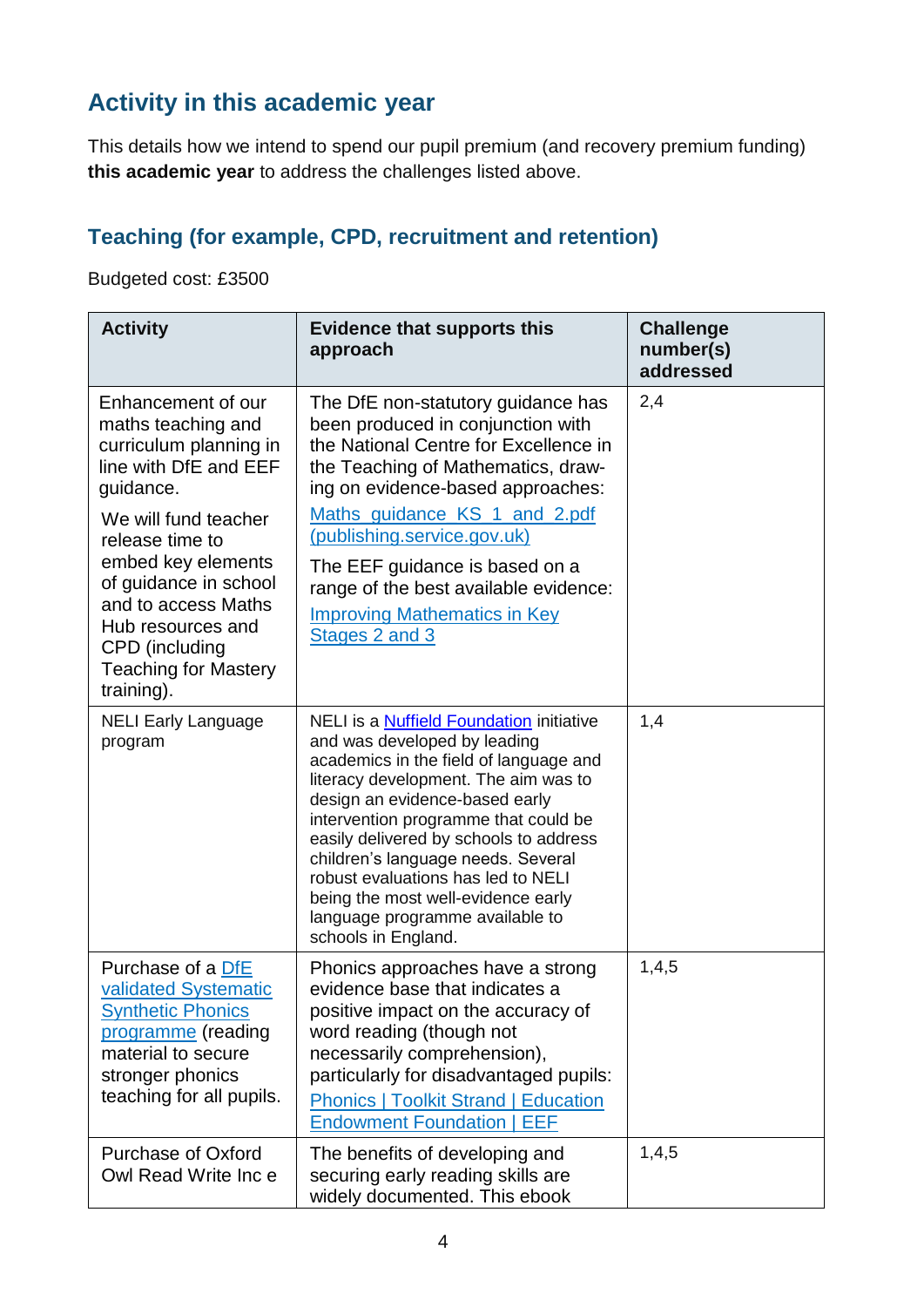| library to supplement<br>early literacy                               | subscription enables all our<br>Reception and Key Stage 1 children<br>(plus SEND pupils in KS2) access to<br>a library of books allocated<br>specifically based on the phonic<br>knowledge of each child. This will<br>also help to improve parental<br>engagement and support children<br>where there may not be access to<br>books in the home. |         |
|-----------------------------------------------------------------------|---------------------------------------------------------------------------------------------------------------------------------------------------------------------------------------------------------------------------------------------------------------------------------------------------------------------------------------------------|---------|
| Maximising Impact of<br><b>Teaching Assistants</b><br>(MITA) training | National SENCO accreditation -<br>effective deployment if TA's<br>increases positive impact on learner<br>outcomes                                                                                                                                                                                                                                | 1,2,3,4 |

#### **Targeted academic support (for example, tutoring, one-to-one support structured interventions)**

#### Budgeted cost: £12685

| <b>Activity</b>                                                                                                                                                                                                                                                                                                            | <b>Evidence that supports this</b><br>approach                                                                                                                                                                                                                                                                                                                                                                                                                                                         | <b>Challenge</b><br>number(s)<br>addressed |
|----------------------------------------------------------------------------------------------------------------------------------------------------------------------------------------------------------------------------------------------------------------------------------------------------------------------------|--------------------------------------------------------------------------------------------------------------------------------------------------------------------------------------------------------------------------------------------------------------------------------------------------------------------------------------------------------------------------------------------------------------------------------------------------------------------------------------------------------|--------------------------------------------|
| Engaging with the<br><b>National Tutoring Pro-</b><br>gramme to provide<br>school-led tutoring for<br>pupils whose<br>education has been<br>most impacted by the<br>pandemic. A<br>significant proportion<br>of the pupils who<br>receive tutoring will<br>be disadvantaged,<br>including those who<br>are high attainers. | Tuition targeted at specific needs<br>and knowledge gaps can be an ef-<br>fective method to support low attain-<br>ing pupils or those falling behind,<br>both one-to-one:<br>One to one tuition   EEF (educa-<br>tionendowmentfoundation.org.uk)<br>And in small groups:<br><b>Small group tuition   Toolkit Strand  </b><br><b>Education Endowment Foundation</b><br>EEF                                                                                                                             | 1, 2, 3, 4                                 |
| <b>Targeted additional</b><br>support (in and out of<br>class)                                                                                                                                                                                                                                                             | Small group tuition is defined as one<br>teacher or professional educator<br>working with two to five pupils together<br>in a group. This arrangement enables<br>the teacher to focus exclusively on a<br>small number of learners, usually in a<br>separate classroom or working area.<br>Intensive tuition in small groups is often<br>provided to support lower attaining<br>learners or those who are falling behind,<br>but it can also be used as a more<br>general strategy to ensure effective | 1, 2, 3, 4                                 |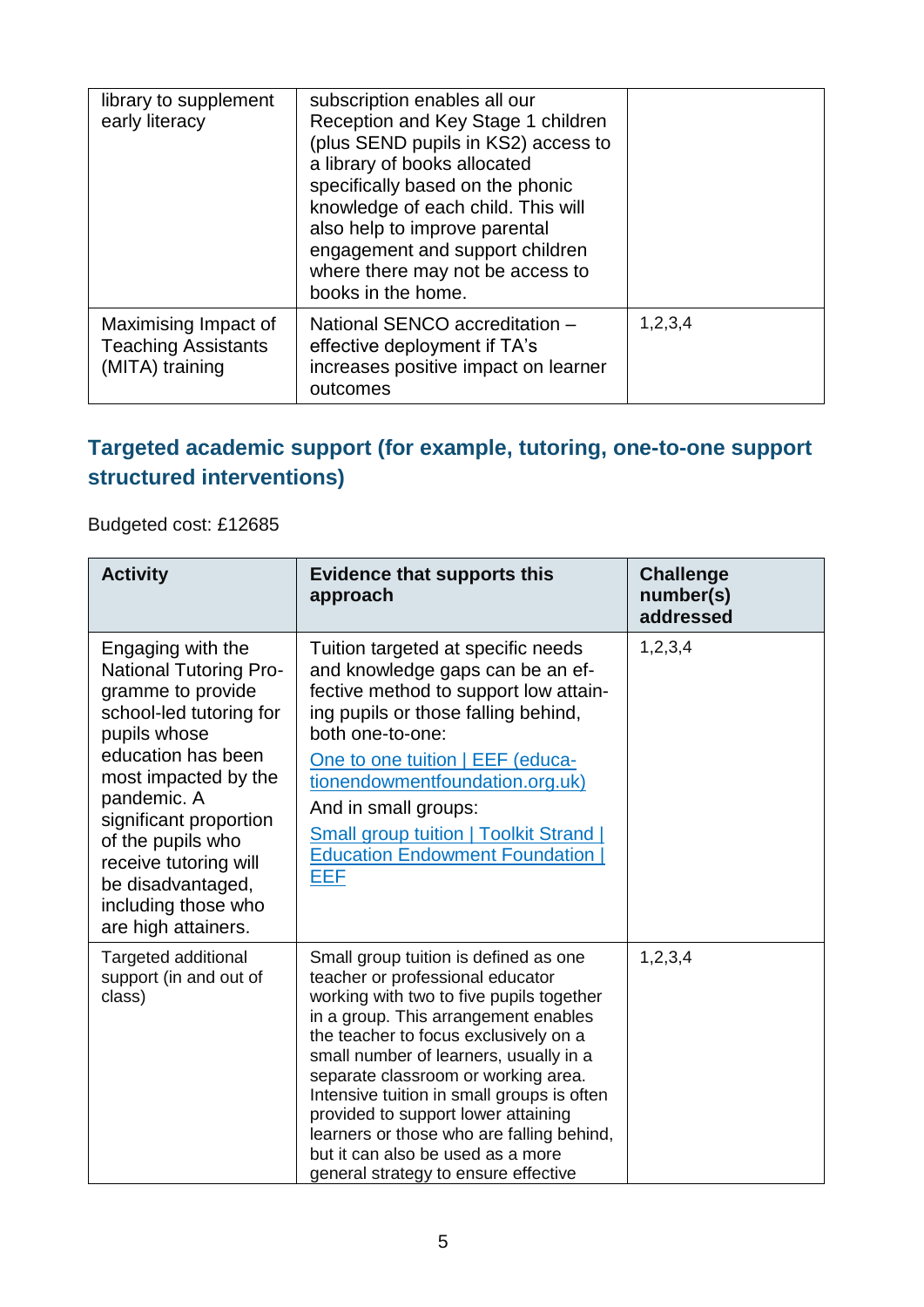|                                                | progress, or to teach challenging topics<br>or skills.                                                                                                                                                                                                                                                                           |          |
|------------------------------------------------|----------------------------------------------------------------------------------------------------------------------------------------------------------------------------------------------------------------------------------------------------------------------------------------------------------------------------------|----------|
| 1:1 out of class support                       | There is an evidence base to suggest<br>the individualised instruction can have a<br>positive impact of progress.<br>Within our own context, we regularly<br>observe the impact in has on the quality<br>of interactions, confidence of pupils and<br>the ability of children to focus without<br>distraction on their learning. | 1,2,3,4, |
| Plus 1 and power of $2 -$<br>math intervention | There is an evidence base to suggest<br>the individualised instruction can have a<br>positive impact of progress.<br>Within our own context, we regularly<br>observe the impact in has on the quality<br>of interactions, confidence of pupils and<br>the ability of children to focus without<br>distraction on their learning. | 2,3,4    |

### **Wider strategies (for example, related to attendance, behaviour, wellbeing)**

Budgeted cost: £10000

| <b>Activity</b> | <b>Evidence that supports this</b><br>approach                                                                                                                                                                                                                                                                                                                                                                                                                                                                                                        | <b>Challenge</b><br>number(s)<br>addressed |
|-----------------|-------------------------------------------------------------------------------------------------------------------------------------------------------------------------------------------------------------------------------------------------------------------------------------------------------------------------------------------------------------------------------------------------------------------------------------------------------------------------------------------------------------------------------------------------------|--------------------------------------------|
| ELSA program    | Social and Emotional Learning -<br>interventions which target social and<br>emotional learning seek to improve<br>pupil's interaction with others and self<br>management of emotions, rather than<br>focusing directly on the academic or<br>cognitive elements of learning. SEL<br>interventions might focus on the ways in<br>which students work with (and<br>alongside) their peers, teachers, family<br>and community. These include :<br>specialised programmes which are<br>targeted at students with particular<br>social or emotional needs. | 4                                          |
| <b>HSLW</b>     | We define parental engagement as the<br>involvement of parents in supporting their<br>children's academic learning. It includes:<br>the involvement of parents in their<br>children's learning activities<br>more intensive programmes for<br>families in crisis.<br>Family links support for families                                                                                                                                                                                                                                                | 4,5                                        |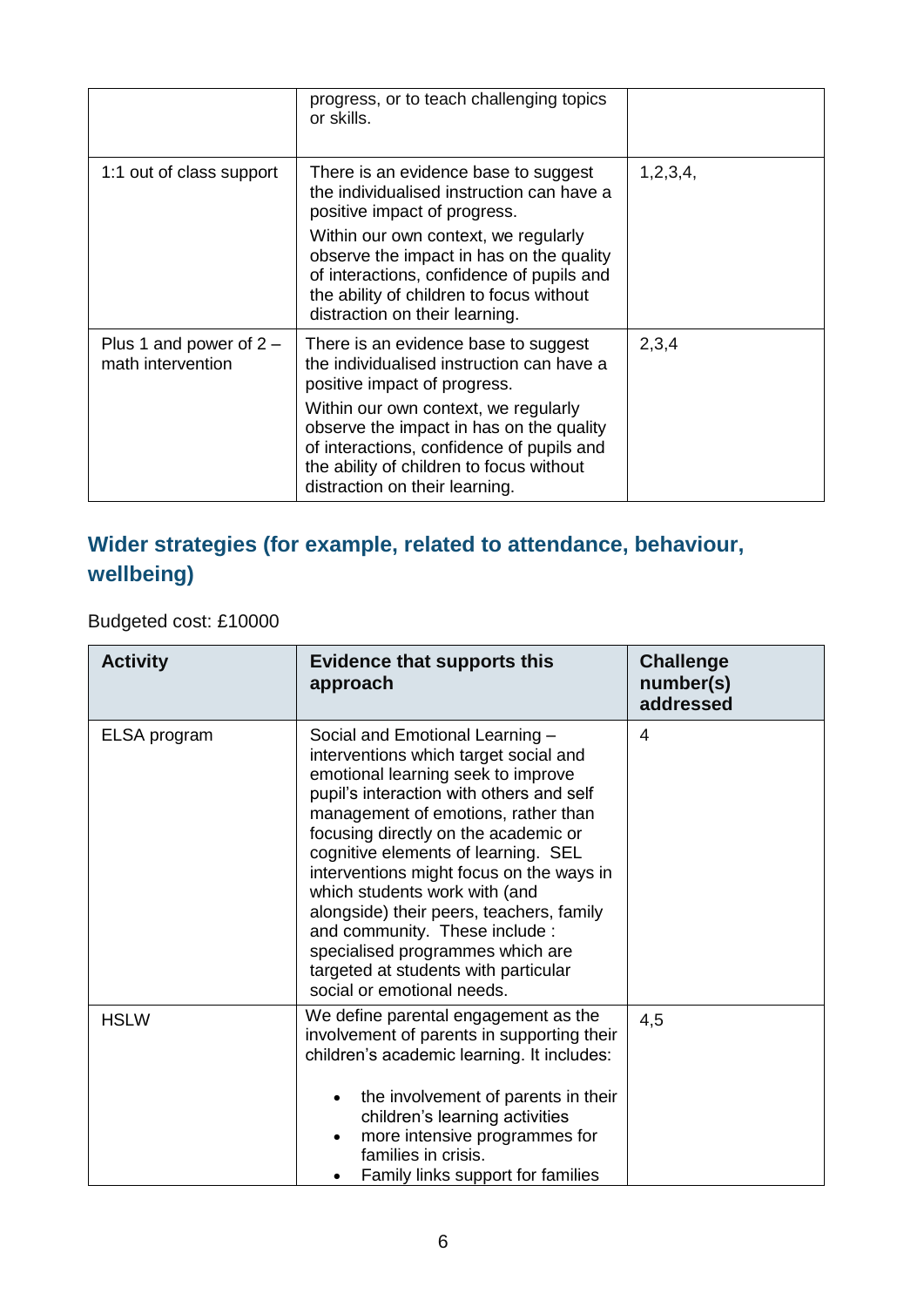|                                                                                          | Supported Team Around he Fam-<br>$\bullet$<br>ily meetings and Early Help As-<br>sessments<br>Support children by:<br>1:1 support for emotional regula-<br>tion<br>Play therapy for children                                                      |     |
|------------------------------------------------------------------------------------------|---------------------------------------------------------------------------------------------------------------------------------------------------------------------------------------------------------------------------------------------------|-----|
| Subsidising trips and<br>extra-curricular<br>activities, including<br>after-school clubs | Extra-curricular opportunities form an im-<br>portant part of a child's experiences and<br>development. Wherever possible we<br>want to make sure that disadvantaged<br>pupils do not miss out on these opportu-<br>nities for financial reasons. | 5   |
| Purchase of resources<br>to support emotional<br>regulation                              | Recommended by visiting professionals<br>eg. EP, CI SENSS                                                                                                                                                                                         | 4,5 |

## **Total budgeted cost: £26,185**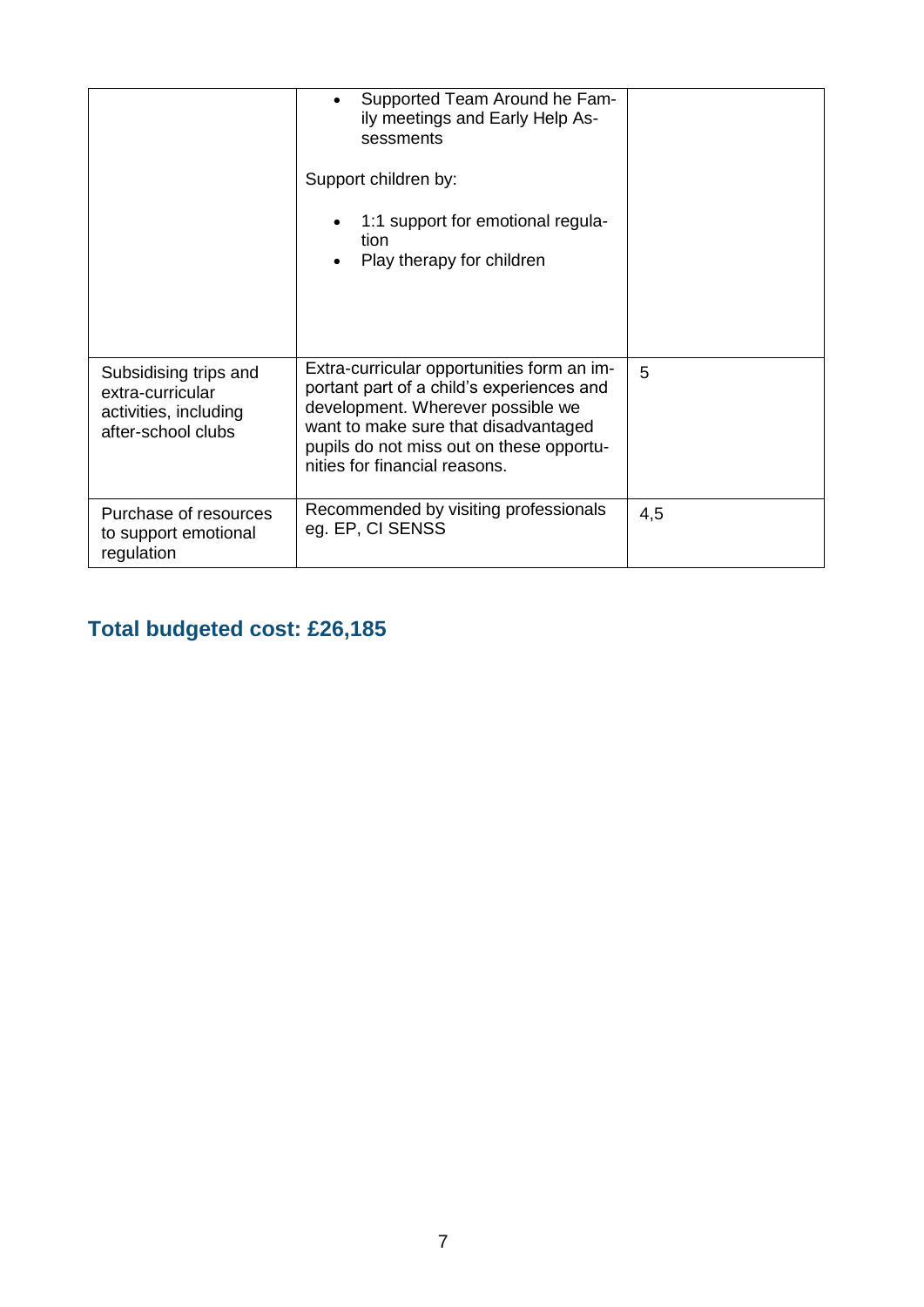## **Part B: Review of outcomes in the previous academic year**

#### **Pupil premium strategy outcomes**

This details the impact that our pupil premium activity had on pupils in the 2020 to 2021 academic year.

*Due to COVID-19, performance measures have not been published for 2020 to 2021, and 2020 to 2021 results will not be used to hold schools to account.* 

Internal data shows that the children were not at age related expectations but data also shows that most children have been affected by the pandemic. Internal progress data – PP children making 63.6% good progress in writing, 72.7% reading and 54.5% maths.

Phonological awareness increased for all children through phonics tracker – no national screening for children.

Confidence in pupils risen in class and emotional support through Home School Link Worker.

Attendance has been good through the year – 96.45%

Our assessment of the reasons for these outcomes points primarily to Covid-19 impact, which disrupted all our subject areas to varying degrees. As evidenced in schools across the country, school closure was most detrimental to our disadvantaged pupils, and they were not able to benefit from our pupil premium funded improvements to teaching and targeted interventions to the degree we had intended.

#### **Externally provided programmes**

*Please include the names of any non-DfE programmes that you purchased in the previous academic year. This will help the Department for Education identify which ones are popular in England*

| Programme | <b>Provider</b> |
|-----------|-----------------|
|           |                 |
|           |                 |